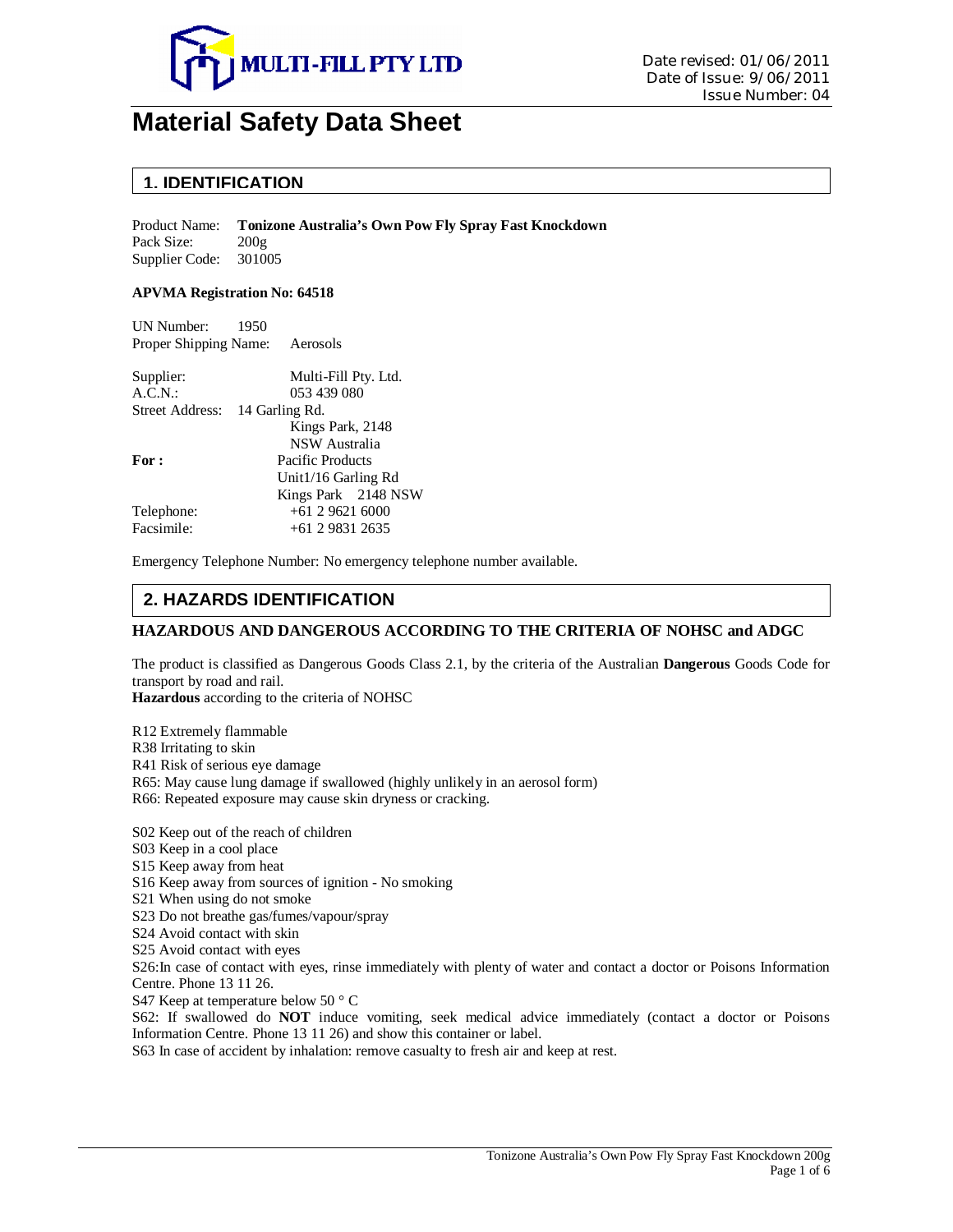# **3. COMPOSITION/INFORMATION ON INGREDIENTS**

| <b>Chemical Entity</b>        | CAS Number       | Proportion $(\%w/w)$ |
|-------------------------------|------------------|----------------------|
| Heptane                       | 142-82-5         | $\leq$ 25            |
| <b>Tetramethrin Technical</b> | 7696-12-0        | $<$ 1                |
| <b>Bioallethrin</b>           | 584-79-2         | < 0.5                |
| Bioresthmethrin               | 28434-01-7       | < 0.2                |
| Non-hazardous Substances      |                  | $<$ 5                |
| Propane/Butane                | 74-98-6/106-97-8 | 60-90                |

## **4. FIRST AID MEASURES**

- **Skin:** Wash contaminated skin with plenty of soap and water. Remove contaminated clothing and wash before re-use. If irritation occurs seek medical advice.
- **Eyes:** Irrigate with copious amounts of water for 15 minutes. In all cases of eye contamination, it is recommended to seek medical advice.
- **Inhalation:** Remove victim from exposure avoid becoming a casualty. Allow patient to assume most comfortable position and keep warm. Keep at rest until fully recovered. If breathing is laboured and patient cyanotic (blue), ensure airways are clear and have qualified person give oxygen through facemask. If breathing has stopped, apply artificial respiration at once. In event of cardiac arrest, apply external cardiac massage. Seek medical advice.
- **Ingestion:** Give a little water to drink. If swallowed do **NOT** induce vomiting, seek medical advice immediately (contact a doctor or Poisons Information Centre. Phone 13 11 26) and show this container or label... Avoid giving milks, oils or alcohol. Seek medical advice

**Facilities:** Eye Wash Station

.

Advice to doctor – treat symptomatically.

### **5. FIRE FIGHTING MEASURES**

**Specific hazards:** Aerosol cans may rupture or explode when exposed to temperatures above 50ºC. Propellant is extremely flammable and heavier than air. Do not allow vapours to build up in pits or hollows.

**Fire fighting further advice:** Fight fire from protected position or use unmanned hose holders or monitor nozzles. If safe to do so, move undamaged containers from fire area. Do not approach hot containers. Cool containers with water before handling. If impossible to extinguish fire, protect surroundings, withdraw from area and allow fire to burn

Fire-fighters to wear self-contained breathing apparatus (SCBA) and protective gloves. Structural fire-fighter's uniform provides limited protection.

**Suitable extinguishing media:** For small fires use water spray, dry chemical or carbon dioxide For large fires use water spray or fog

**Additional Information:** The product is a **UN 1950** and has a **HAZCHEM CODE : 2YE**

# **6. ACCIDENTAL RELEASE MEASURES**

**Emergency Procedures:** Eliminate all sources of ignition. Contain spill for disposal. Add absorbent (sand, earth, sawdust, etc.) to spill area. Keep out of drains and waterways. Dispose of adsorbed material at an approved disposal site according to local government regulations. Ventilate confined spaces well.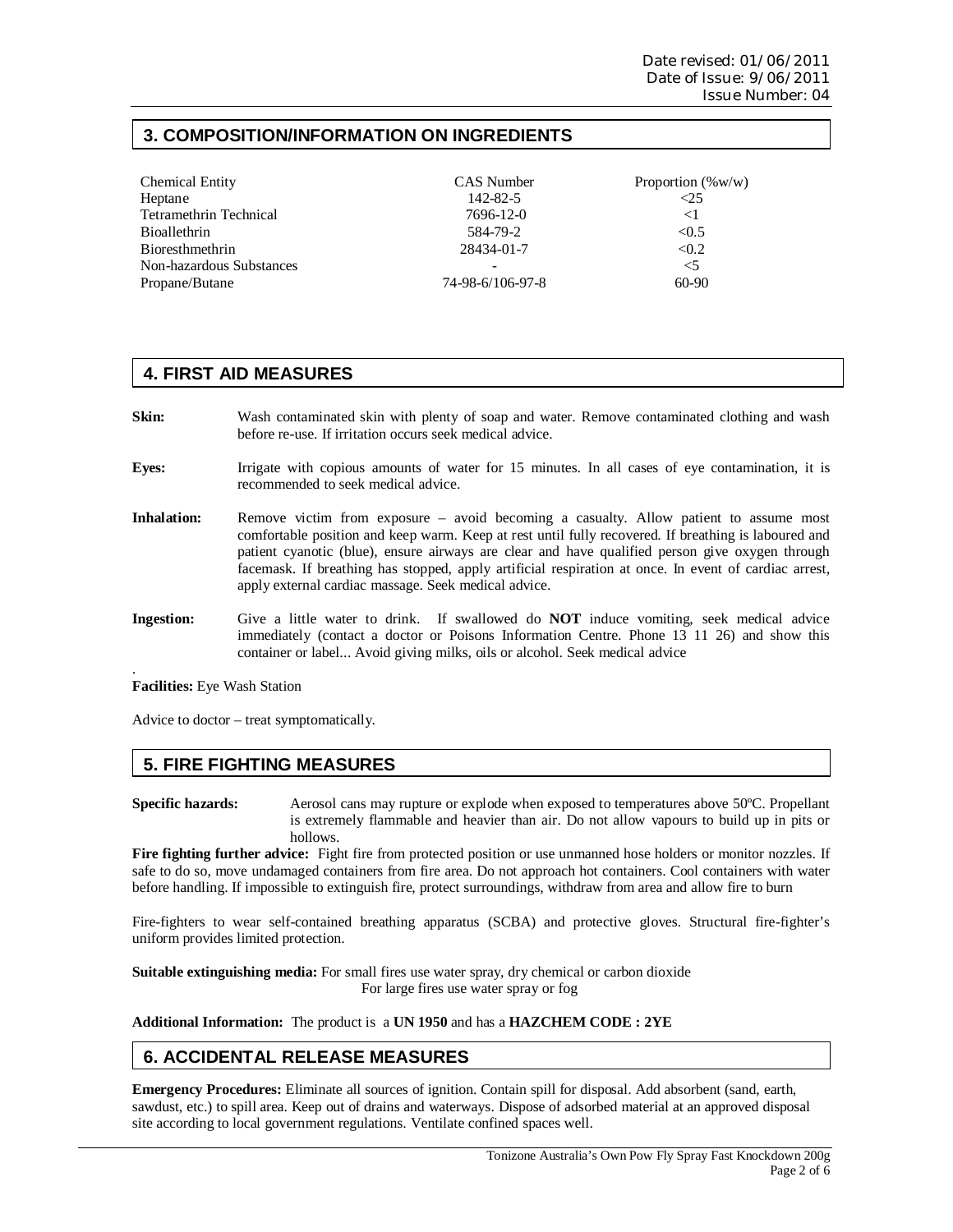**Methods and materials for containment and cleanup:** Add absorbent (sand, earth, sawdust, etc.) to spill area. Keep out of drains and waterways. Dispose of adsorbed material at an approved disposal site according to local government regulations. Ventilate confined spaces well.

# **7. HANDLING AND STORAGE**

**Storage:** Store away from oxidising agents. Do not store above 50ºC. Do **NOT** allow cartons to become wet. Classified as Class 2.1(Aerosols) for the purpose of storage and handling, in accordance with the requirements of AS 2278. Refer to State and Territory Dangerous Goods regulations.

#### **Handling**:

#### **Label states:** "**NOT TO BE USED FOR ANY PURPOSE, OR IN ANY MANNER CONTRARY TO THIS LABEL".**

**PRECAUTION:** Do not spray directly on humans, exposed food or food utensils. Remove or cover fish tanks before use. Harmful to fish. Do not contaminate ponds, waterways or ditches with the chemical or container .Wash hand after use. KEEP OUT OF REACH OF CHILDREN.

Pressurised dispenser. Do not use near fire or flame. No Smoking. Do not puncture or incinerate can, even when empty. Store in a cool place out of the sun. Store below 50ºC. Keep spray away from eyes.

Beware: Intentional misuse by deliberately concentrating and inhaling contents can be harmful or fatal.

### **8. EXPOSURE CONTROLS/PERSONAL PROTECTION**

#### **National occupational exposure limits**

The assigned value for this product is TWA 1200 mg/cubic meter (171ppm) as per MSDS for Solvent. Propane is an Asphyxiant. Butane TWA is 800 ppm.

#### **Biological limit values:** not applicable

#### **Engineering measures**

Use explosion proof equipment. Use only in a well ventilated area. Do **NOT** use near naked flames. Do NOT use near ignition sources.

#### **Personal Protection**

At all times protect skin and eyes and avoid direct contact with eyes. In a work environment wear gloves. Avoid breathing odour in an industrial area and where the exposure standard is exceeded use a supplied air facemask or a self contained breathing apparatus complying with AS1715 and AS1716

#### **Flammability Extremely Flammable**

Use in well ventilated areas. Do **NOT** use near ignition sources.

| 9. PHYSICAL AND CHEMICAL PROPERTIES    |                                                                   |  |
|----------------------------------------|-------------------------------------------------------------------|--|
| Use:                                   | Fly and insect killer                                             |  |
| Appearance:                            | Dispenses as an aerosol spray into a fine spray with a mint odour |  |
| <b>Flashpoint:</b>                     | -62°C                                                             |  |
| <b>Flammability Limits:</b>            | $9.6\%$ (upper)<br>1.9% (lower)                                   |  |
| Boiling Point $(^{\circ}C)$ :          | Not Applicable                                                    |  |
| <b>Solubility in Water:</b>            | Insoluble                                                         |  |
| <b>Pressure (25°C):</b> $450 - 550kPa$ |                                                                   |  |
| <b>Specific Gravity:</b>               | Aerosol no SG applicable the liquid part is $0.80g/mL$            |  |
| pH:<br>not applicable                  |                                                                   |  |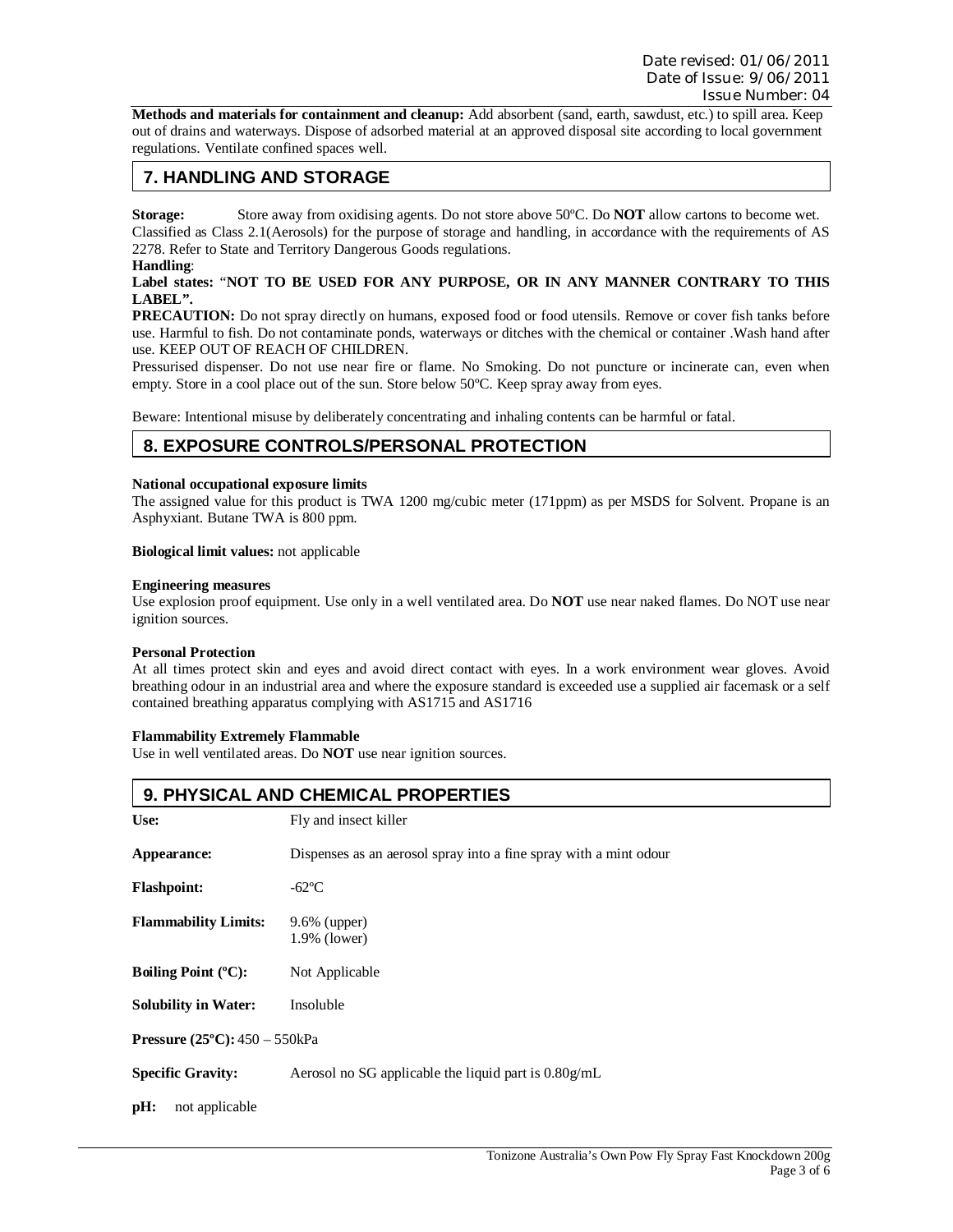# **10. STABILITY AND REACTIVITY**

Propellant can react with oxidising agents – chlorine, pool chlorine and nitric acid. Store away from oxygen cylinders, oxidising materials and ignition sources.

Product is stable in the aerosol all of the product is contained within the aerosol

#### **Conditions to avoid**:

EXTREMELY FLAMMABLE. KEEP OUT OF REACH OF CHILDREN. PRESSURISED DISPENSER. USEIN A WELL VENTILATED AREA. DO NOT INHALE MIST. AVOID CONTACT WITH SKIN. PROTECT FROM SUNLIGHT AND DO NOT EXPOSE TO TEMPERATURES EXCEEDING 50 C. DO NOT PIERCE OR BURN CAN, EVEN AFTER USE. DO NOT SPRAY ON NAKED FLAME OR ANY INCANDESCENT MATERIAL. KEEP AWAY FROM SOURCES OF IGNITION – NO SMOKING. **Incompatible materials**:

Propellant can react with oxidising agents – chlorine, pool chlorine and nitric acid. Store away from oxygen cylinders, oxidising materials and ignition sources.

#### **Hazardous decomposition materials**:

No information available

#### **Hazardous reactions**:

Propellant can react with oxidising agents – chlorine, pool chlorine and nitric acid. Store away from oxygen cylinders, oxidising materials and ignition sources.

# **11. TOXICOLOGICAL INFORMATION**

No adverse health effects are expected if the product is handled in accordance with this Safety Data sheet and product label.

#### **Label states:** "**NOT TO BE USED FOR ANY PURPOSE, OR IN ANY MANNER CONTRARY TO THIS LABEL".**

**PRECAUTION:** Do not spray directly on humans, exposed food or food utensils. Remove or cover fish tanks before use. Harmful to fish. Do not contaminate ponds, waterways or ditches with the chemical or container .Wash hand after use. KEEP OUT OF REACH OF CHILDREN.

Pressurised dispenser. Do not use near fire or flame. No Smoking. Do not puncture or incinerate can, even when empty. Store in a cool place out of the sun. Store below 50ºC. Keep spray away from eyes.

Beware: Intentional misuse by deliberately concentrating and inhaling contents can be harmful or fatal.

| <b>Acute Effects</b> |                                                                                                                                                                                                                                                               |
|----------------------|---------------------------------------------------------------------------------------------------------------------------------------------------------------------------------------------------------------------------------------------------------------|
| Skin contact:        | Contact with skin may result in irritation                                                                                                                                                                                                                    |
| Eve contact:         | An eye irritant                                                                                                                                                                                                                                               |
| <b>Inhalation:</b>   | Vapour is a mild irritant. Inhalation of vapour can result in headaches, dizziness and possible nausea.<br>Inhalation of high concentrations can produce central nervous system depression, which can lead to<br>loss of coordination and impaired judgement. |
| <b>Ingestion:</b>    | Ingestion can result in nausea, vomiting and diarrhoea.                                                                                                                                                                                                       |

#### **Chronic Effects;**

No chronic systemic effects reported from industrial exposures. Carcinogenicity, Mutigenicity, Teratogenicity: No Known effect.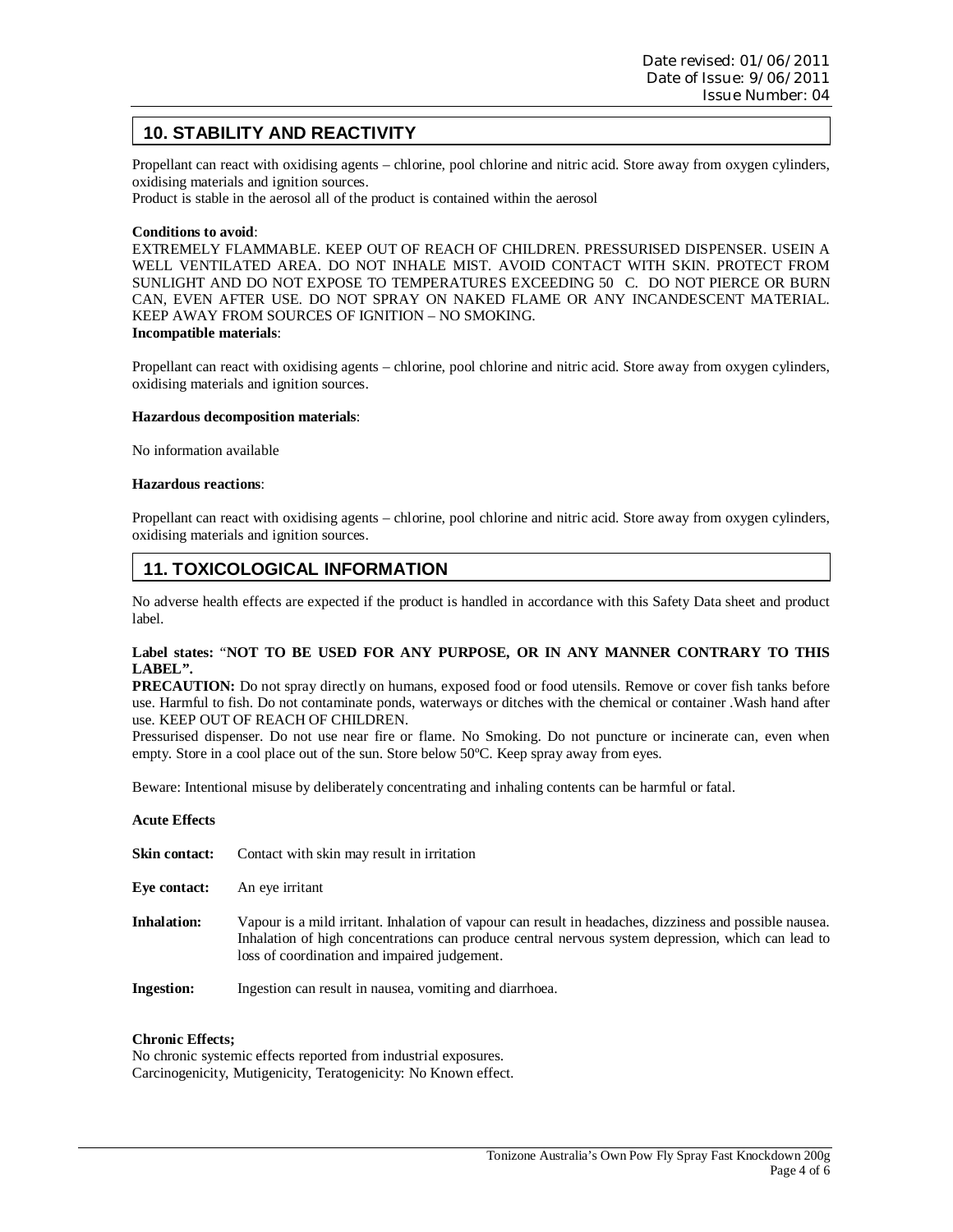# **12. ECOLOGICAL INFORMATION**

**Ecotoxicity:** Avoid contaminating waterways, product is harmful to aquatic organisms and the environment, no specific information is available

**Persistence and degradability:** expected to readily be biodegradable

**Mobility:** floats on water Absorbs in soil and has low mobility

# **13. DISPOSAL CONSIDERATIONS**

**Disposal methods, including disposal of containers:** Aerosols should be completely empty before disposing. Recycle can if a facility is available or place can in household rubbish.

**Special precautions for landfill or incineration:** Aerosol must be completely empty, do not pierce or burn even after use.

# **14. TRANSPORT INFORMATION**

Classified as Dangerous Goods by the criteria of the Australian Dangerous Goods Code for transport by Road and Rail.

UN Number: 1950 UN Proper Shipping Name: Aerosols Class and Subsidiary Risk: 2.1 Packing Group: None allocated Hazchem Code: 2YE Do not allow cartons to become wet. Do not store above 50ºC.

**Special precautions for user: Special provisions** 63 (Division 2.1 Extremely Flammable), 190 Aerosol dispensers must be provided with protection against inadvertent discharge, , 327 Leaking or severely deformed aerosols must be transported in salvage packagings provided appropriate measures are taken to ensure there is no dangerous build up of pressure. Waste aerosols must not be transported in closed freight container

# **15. REGULATORY INFORMATION**

**Poisons schedule No**: not applicable **Other regulations:** ADGC 7 Australian Dangerous Goods Code No. 7 for road and rail **Hazard Classification**: DANGEROUS GOODS, HAZARDOUS SUBSTANCE According to the criteria of NOHSC and ADG **APVMA Registration Number:** 64518/200g/1009

# **16. OTHER INFORMATION**

This MSDS summarises at the date if issue our best knowledge of the health and safety hazard information of this product. Although this information is presented in good faith and compiled from various sources,( for example and where applicable from Raw material MSDS, List of material compiled by the Australian Government Hazardous Substance Information System, Standard for the Uniform Scheduling of Drugs and Poisons, Australian Dangerous Good Code for Road and Rail, Australian Pesticides and Veterinary Medicine labelling code for Agricultural Products, Environmental Risk Management Authority (ERMA) New Zealand Group Code Standards for Aerosols NZ, Food Standards Australia and New Zealand labelling and other Information Requirements ), believed to be accurate. Multi-Fill Pty Ltd makes no representations or warranty as to the completeness or accuracy thereof. If clarification or further information is needed to ensure that an appropriate assessment can be made, the user should contact this company.

**CONTACT POINT:** Multi-Fill Pty Ltd